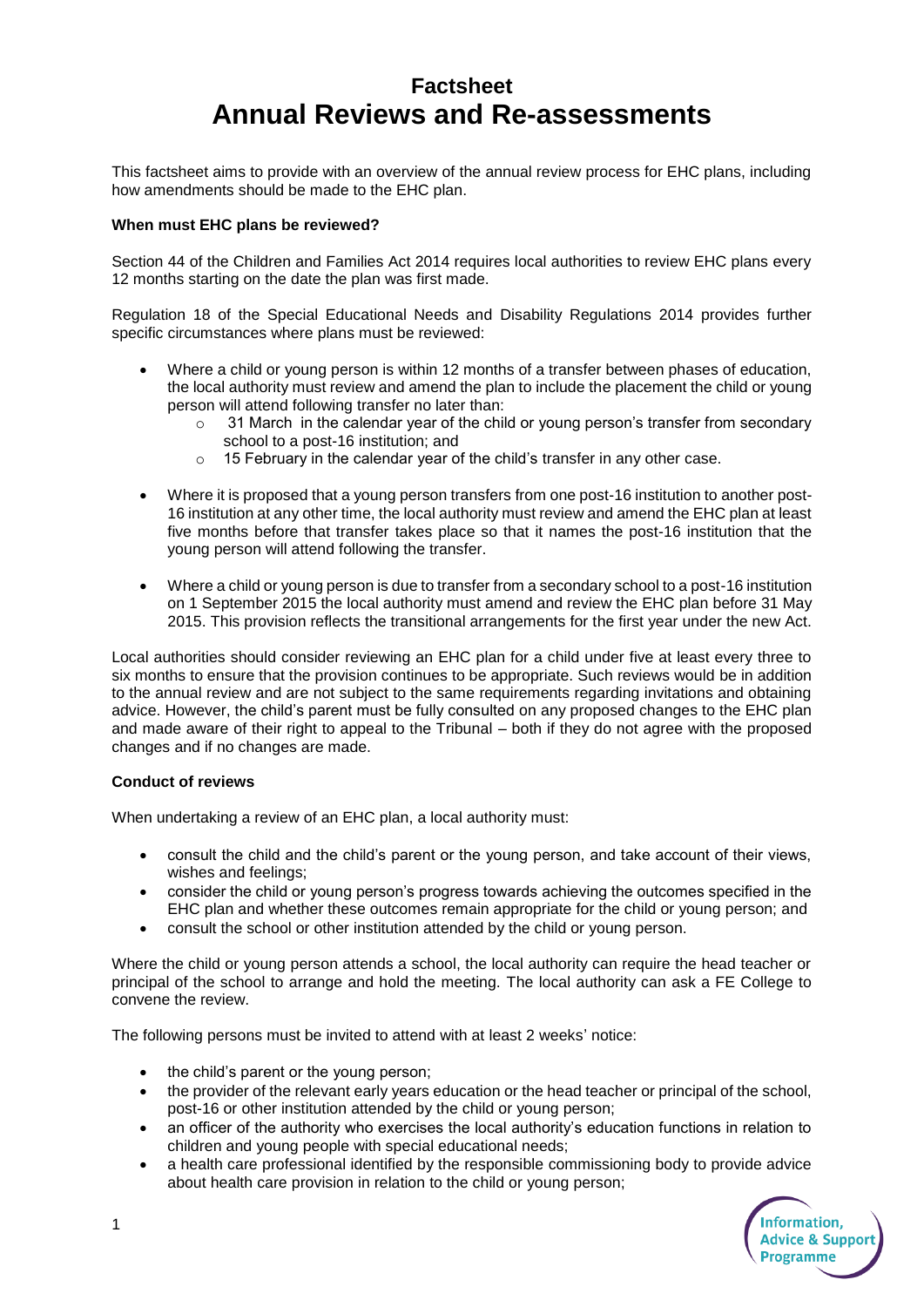an officer of the authority who exercises the local authority's social services functions in relation to children and young people with special educational needs.

The person arranging the review meeting **must** obtain advice and information about the child or young person from the persons invited to attend and must circulate it to those persons at least two weeks in advance of the review meeting.

The child or young person's progress towards achieving the outcomes specified in the EHC plan must be considered at the meeting. This requirement is particularly important for young people aged over 18 as the educational and training outcomes will determine whether the EHC plan ceases.

When the child or young person is in or beyond year 9, the review meeting must consider what provision is required to assist the child or young person in preparation for adulthood and independent living.

## **What happens after the Review?**

The head teacher or principal of the school or educational institution must prepare a written report following the review which sets out any recommendations or amendments to be made to the EHC plan. The report must include the advice and information obtained prior to the annual review.

The report must be prepared within two weeks of the review meeting and sent to everyone who was invited to attend / prepared advice.

When the local authority receives the report they must decide whether to:

- continue to maintain the EHC plan in its current form;
- amend it; or
- cease to maintain it.

They must notify the child's parent or the young person of their decision within four weeks of the review meeting and inform them of:

- their right to appeal;
- the time limits for doing so:
- the information concerning mediation; and the availability of:
	- o disagreement resolution services; and
	- o information and advice.

#### **Making amendments to the EHC plan**

Where a local authority decides to make amendments following the annual review it must:

- send the child's parent or the young person a copy of the EHC plan together with a notice specifying the proposed amendments, together with copies of any evidence which supports those amendments;
- provide the child's parent or the young person with notice of their right request that a particular school is or other institution is named in the plan;
- give them at least 15 days, beginning with the day on which the draft plan was served, in which to:
	- $\circ$  make representations about the content of the draft plan:
	- o request that a particular school or other institution be named in the plan;
	- $\circ$  request a meeting with an officer of the local authority, if they wish to make representations orally.
- advise them where they can find information about the schools and colleges that are available for the child or young person to attend.

The local authority must then send the finalised EHC plan to the child's parent or young person, the governing body or principal of the school or educational institution and the CCG, as soon as possible and in any event within 8 weeks of first sending the plan and proposed amendments to the parent and notify them of:

- their right to appeal;
- the time limits for doing so;